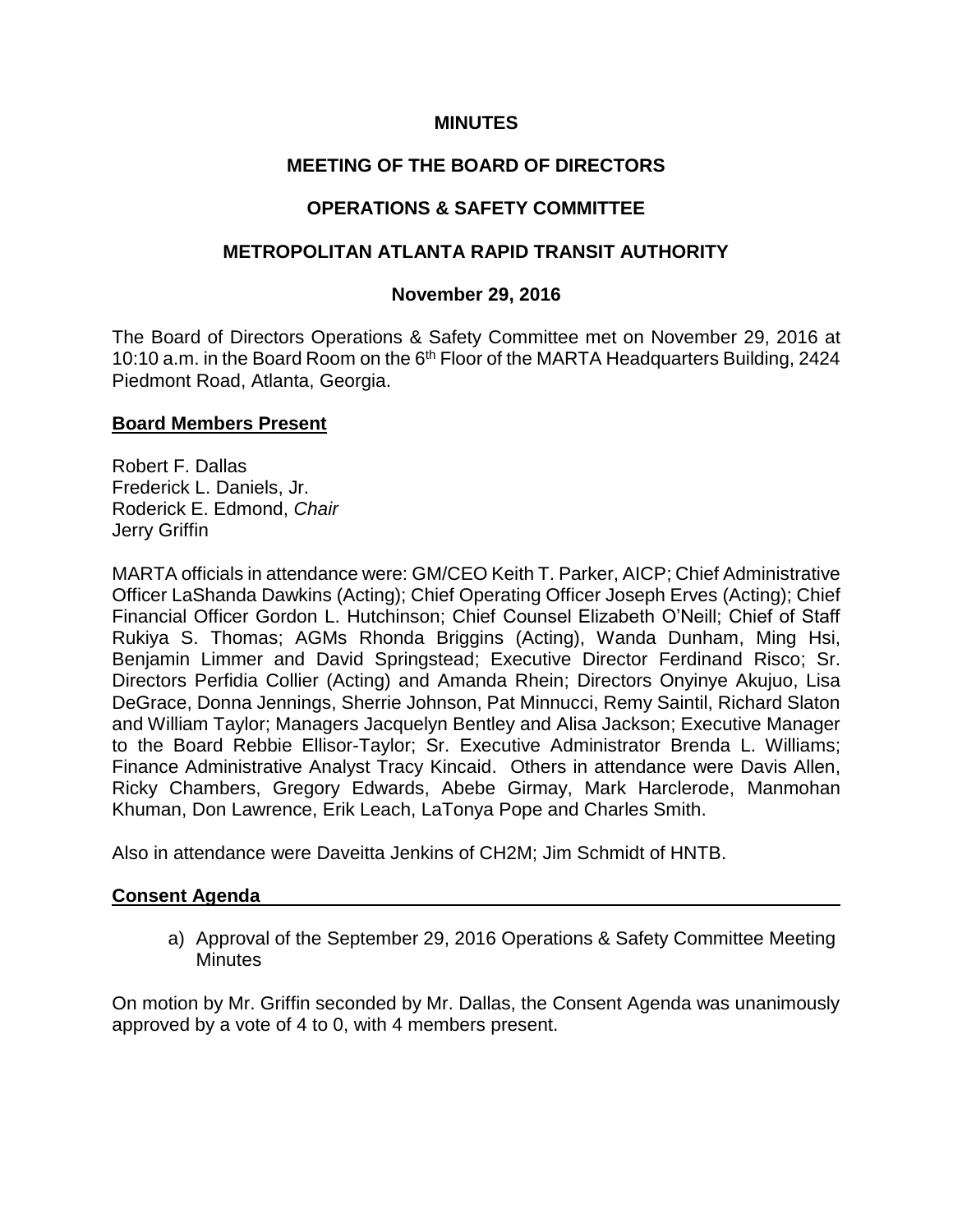#### **Individual Agenda**

#### **Resolution Authorizing Award of a Contract for the Procurement of Bus Wash Detergent/Degreaser, IFB B37791**

Mr. Taylor presented this resolution for Board of Directors' approval authorizing the General Manager/CEO or his delegate to enter into a Contract for the Procurement of Bus Wash Detergent/Degreaser with Five Star Enterprises, Inc., in the amount of \$700,625.00.

On motion by Mr. Griffin seconded by Mr. Daniels, the resolution was unanimously approved by a vote of 4 to 0, with 4 members present.

Dr. Edmond asked why the lowest bidder was not selected.

Mr. Taylor said the firm did not submit several of the required forms and was therefore deemed non-responsive.

Resolution Authorizing Rejection of Bids Received for Removal and Disposal of Industrial Waste Water and Sludge from Various MARTA Facilities, IFB B36766

Mr. Saintil presented this resolution for Board of Directors' approval authorizing the General Manager/ CEO or his delegate to reject all bids received for the procurement of Removal and Disposal of Industrial Waste Water & Sludge from Various MARTA Facilities, IFB B36766.

Dr. Edmond asked why the incumbent was not selected.

Mr. Saintil said the incumbent was not in EPA compliance with how they handle the disposal of commercial waste, so MARTA has stopped using their services.

On motion by Mr. Daniels seconded by Mr. Griffin, the resolution was unanimously approved by a vote of 4 to 0, with 4 members present.

#### Briefing – Train Control & SCADA System Upgrade (TCSU) – Program Overview & Status

Mr. Springstead briefed the Committee on MARTA's Train Control & SCADA System Upgrade, including:

• Project history, justification and approach for the upgrade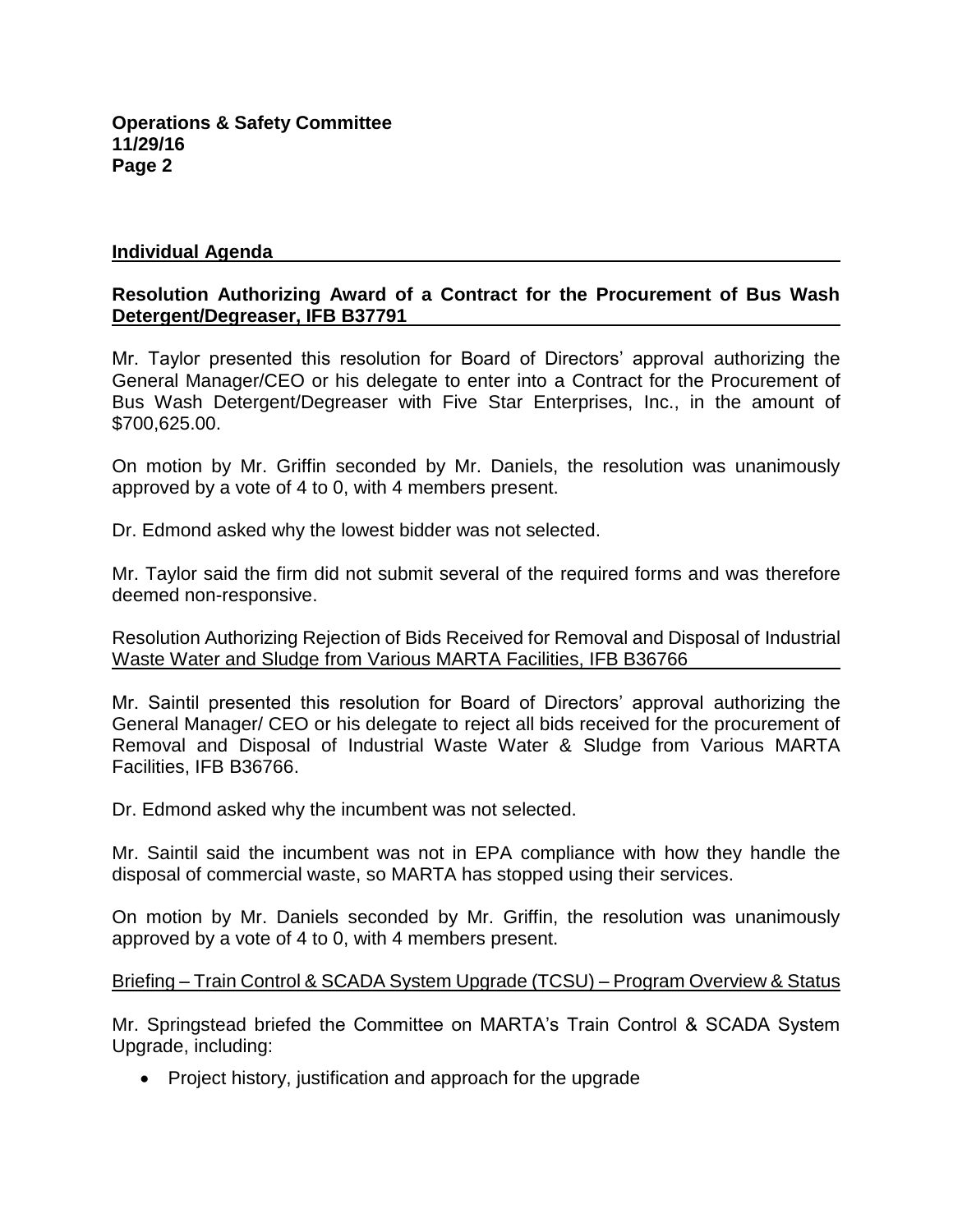- An overview of MARTA's Train Control System
- Project Implementation Status and Transition Approach
- Industry Trends, Challenges, and Mitigation Strategies
- Review Plan towards completion

## *MARTA at a Critical Juncture*

- On July 4, 2009, MARTA experienced significant failure of RSCC communications with field Train Control System
- Train Control and Supervisory Control & Data Acquisition Systems are aging and obsolete
- Equipment is not vendor supported, spares extremely hard to find
- Last replaced before 1996 Olympics
- Need to maintain State of Good Repair for safe and reliable operations

## *Interdependent Systems Modernization*

- Install 97 SCADA Field Units in traction power rooms
- Install Two-Way Train-Wayside Communication System
	- o 318 Rail Vehicles
	- o 57 Wayside Locations
- Install 51 Train Control Field Units (TCFU) in train control rooms
- Upgrade three (3) Yards: South Yard, Armour Yard, Avondale Yard
- Install and integrate new Train Control and SCADA System at new IOC
- Update Business Processes, Manage Change, Deliver Formal Training

## *Project Guiding Principles*

- Study the industry (NYCT, WMATA, SEPTA, BART, Toronto, Montreal)
- Replace with proven, safe, reliable technology used in North America
- Ensure a comprehensive approach People, Process, Technology
- Keep systems backwards compatible
- Leverage a blend of internal Subject Matter Experts and external talent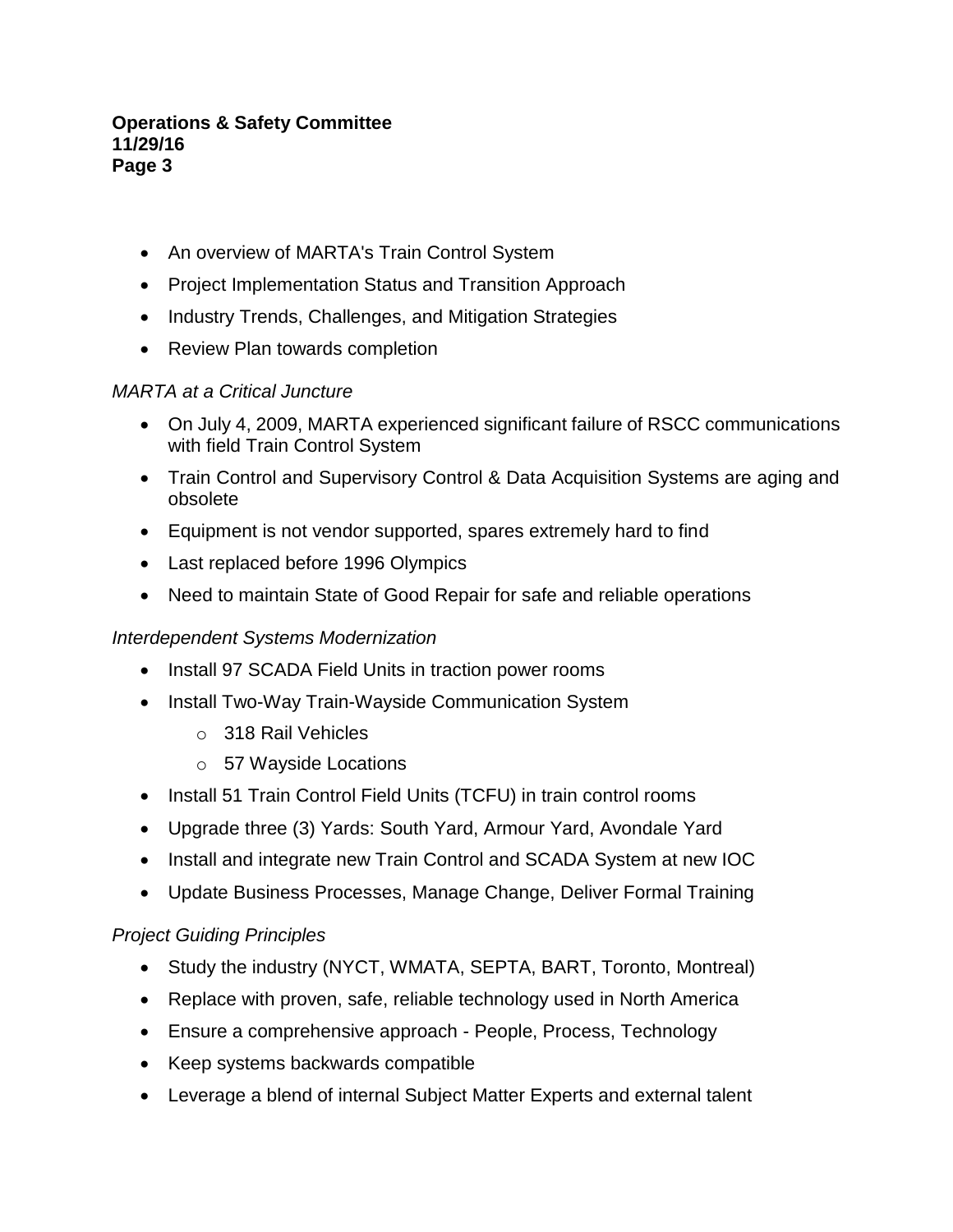## *Peers and Industry Assessment*

- Single Contract for all sub-systems
- Business Process Re-engineering (BPR) and Organizational Change Management (OCM)
- Incorporate Formal Training
- Maximize use of commercial-off-the-shelf products (COTS)
	- o No science projects
- Experienced Staff
- Schedule Impacts (Active Transit System)
- System Reliability Demonstration Test period

## *Project Costs*

- Pre-Award Baseline \$269.39M
- Baseline at Award Alstom \$236.61M
- Forecast \$245.55M
- Difference (Forecast Baseline at Award) \$8.94M

## *Rebaselined Project Schedule*

- NTP: February 2011
- Original Contract Completion: February 2016
- Forecast EW Completion: August 2016
- Forecast Final Completion: December 2019

## *MARTA's Train Control Functionality*

- Rail Services Control Center (RSCC  $\rightarrow$  IOC):
	- o Monitoring and alarm functions
- Automatic Train Operations (ATO):
	- o Regulates train start/stop and speeds
- Automatic Line Supervision (ALS):
	- o Regulates dispatch, routes, and communication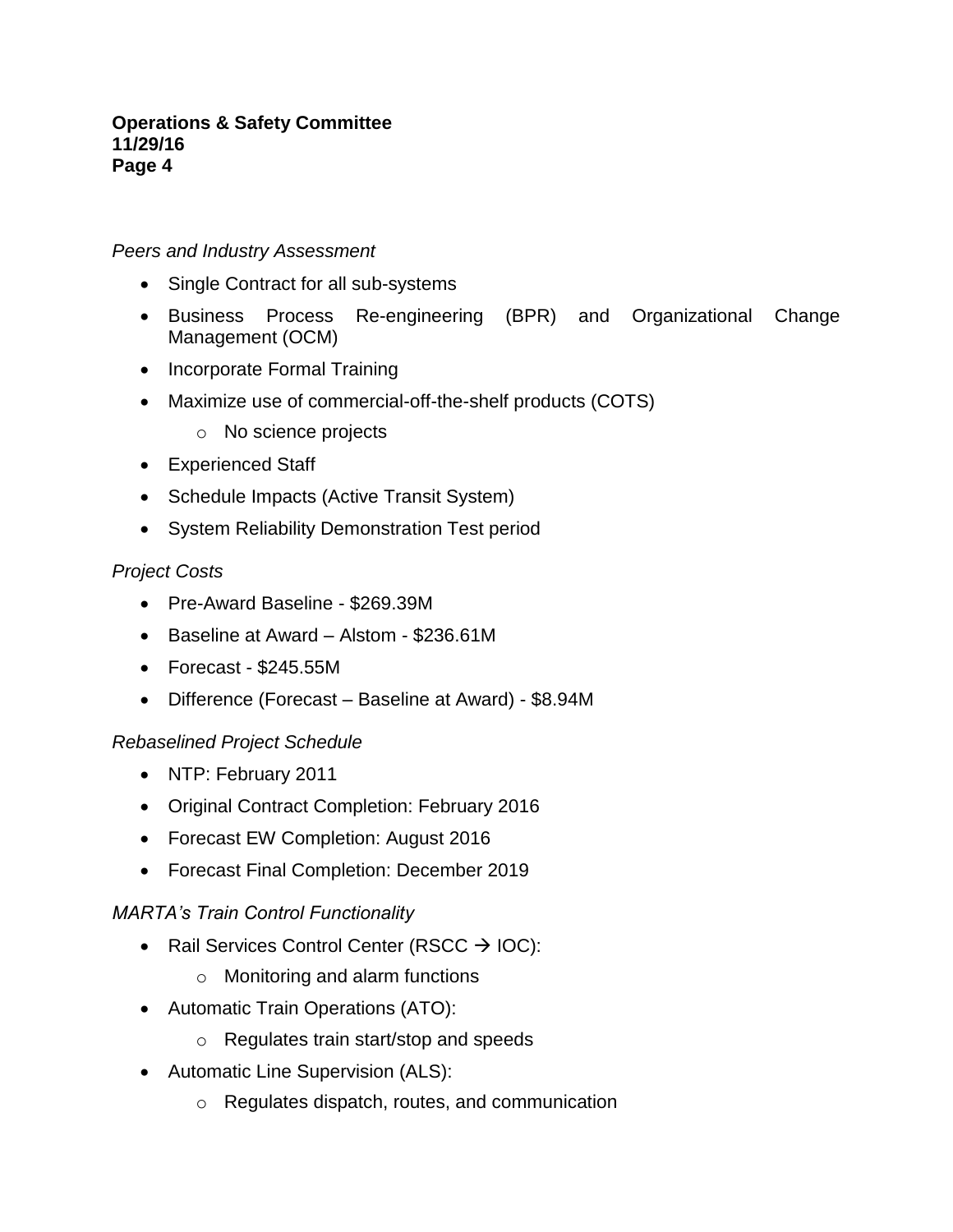- Automatic Train Protection (ATP):
	- o Enforces safe operation through speed control and train separation
- Car Borne Equipment and Cab Signaling:
	- $\circ$  Communicates with the field and controls train operation

# *Transition Approach*

- Opportunity to leverage lessons from EW Construction
- Formal and timely training to fully utilize new system
- Build appropriate organization to support and sustain IOC
- Structured approach to business process and change management
- System in warranty for one year after completion

## *Major Challenges and Mitigation Plans*

- Resetting of the Project
	- o Challenge: Alstom restructuring and GE Signaling acquisition in 2014
	- o Mitigation: In concert with MARTA Legal, MOU developed to facilitate a comprehensive reset of the project
- Staffing
	- o Challenge: "Understaffed" industry shortage of signaling personnel
	- o Mitigation: Alstom to utilize newly acquired GE talent (August 2016)
- Active Transit / Limited Track Access
	- o Challenge: Competing track time revenue and demands from other capital programs; work must be done safely but in narrow windows
	- o Mitigation: Work on a 24x7 basis, utilize multiple shifts

# *Financial Status and Risks*

- Contract value has not changed
- No Change Orders executed to date
- First Change Order (\$0 value) in progress to extend the Period of Performance
- MARTA has not overpaid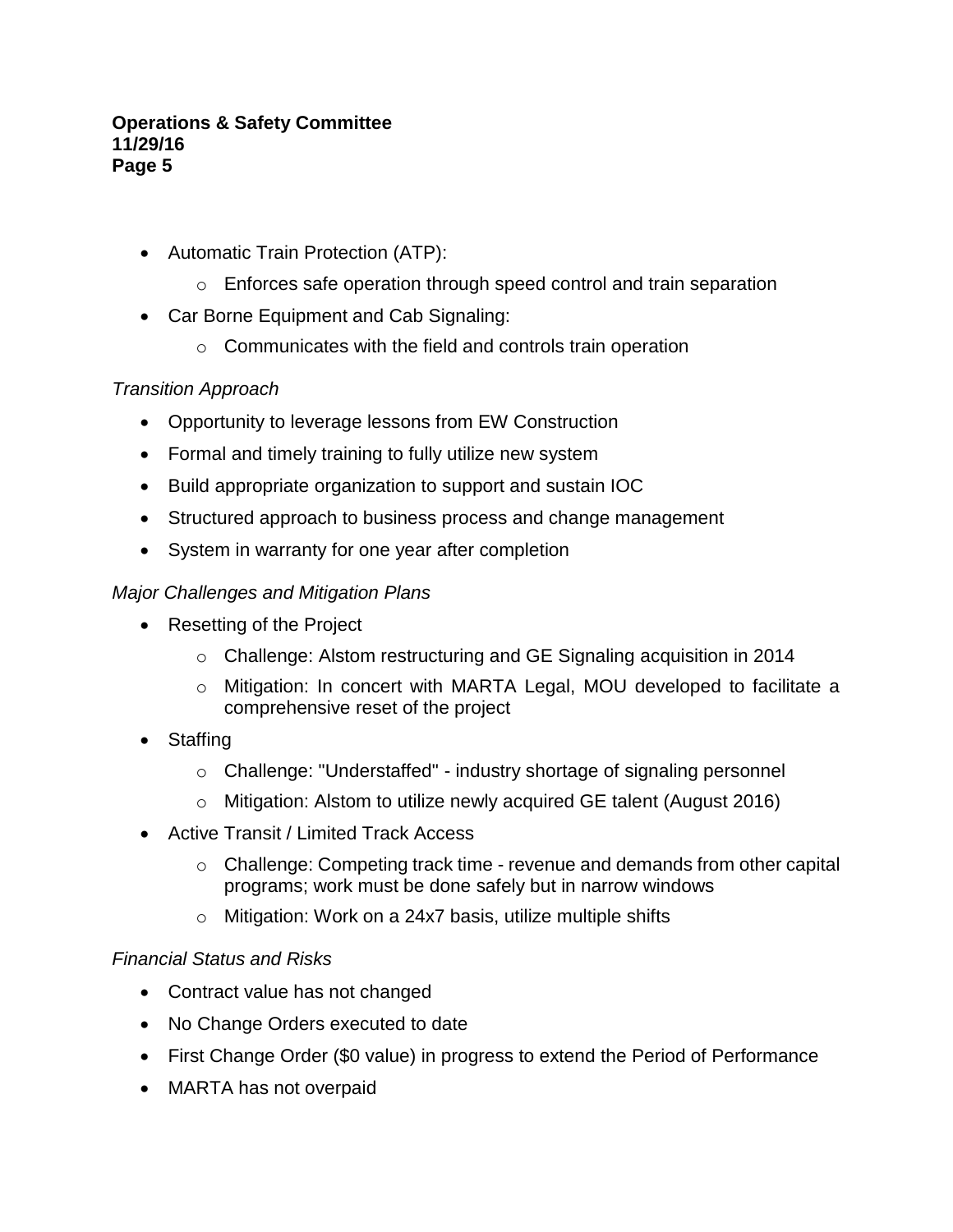- MARTA is holding 10% retention from every payment
- MARTA holds an additional 20% until final system integration is complete
- Warranty does not begin until the project is complete
- No contingency has been exercised
- There are no claims against MARTA

#### *Action Items*

- Continue Executive level partnering meetings with Alstom
- Focus on IOC operations by August 2017
- Continue local oversight at Alstom Rochester Facility
- Enhance existing monthly reporting to the MARTA Executive Management Team
- Begin quarterly reporting to the MARTA Board
- Conduct independent reviews of project performance

## *Conclusion*

- New Train Control & SCADA technology is proven, safe and reliable
- MARTA is already getting beneficial use from the installed systems
- Key Alstom sub-contractors are local firms and performing well
- Alstom acknowledges resource challenges; committed at the highest level

Mr. Parker said this briefing is a result of feedback that he has received from the Board since his tenure. Staff wants to provide total transparency to the Board. The most significant issue for this project is the time it is taking to complete. Staff will ensure that the Board is fully informed going forward.

Mr. Griffin thanked Mr. Springstead for an informative presentation. He added that technology changes so rapidly. He asked if technological changes were incorporated into the project.

Mr. Springstead said yes. In fact, the project was delayed in some instances due to incorporating new technological advances.